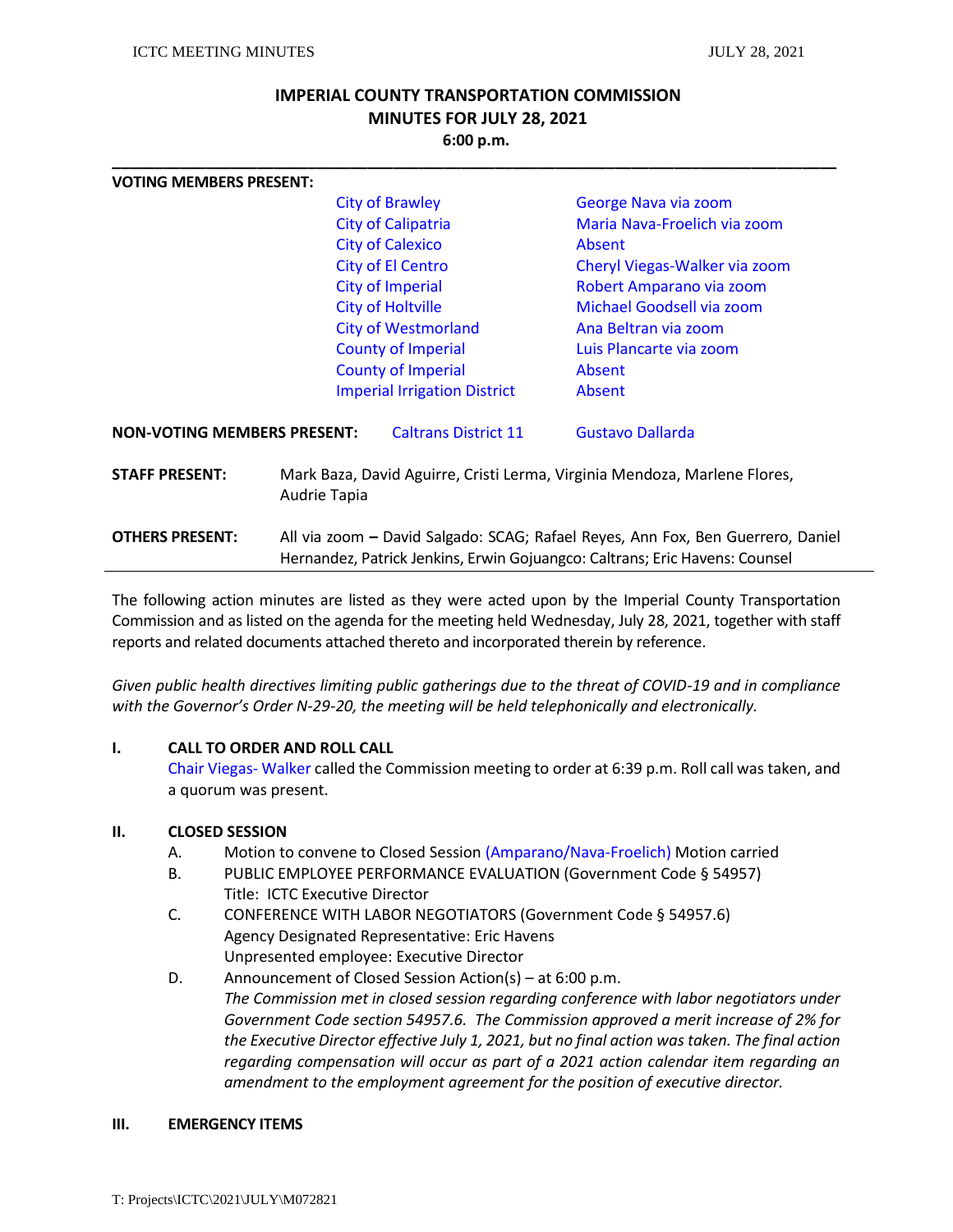There were none.

## **IV. PUBLIC COMMENTS**

There were no public comments received.

#### **V. CONSENT CALENDAR**

- A. Approval of the ICTC Commission Draft Minutes: June 23, 2021
- B. Receive and File:
	- 1. ICTC Management Committee Draft Minutes: July 14, 2021
	- 2. ICTC TAC Minutes: May 27, 2021

A motion was made by Nava-Froelich and seconded by Amparano to approve the consent calendar as presented, roll call:

| Agency                              | <b>Roll Call</b> |
|-------------------------------------|------------------|
| City of Brawley                     | Yes              |
| City of Calipatria                  | Yes              |
| City of Calexico                    | Absent           |
| City of El Centro                   | Yes              |
| City of Holtville                   | Yes              |
| City of Imperial                    | Yes              |
| County of Imperial Plancarte        | Yes              |
| County of Imperial Kelley           | Absent           |
| City of Westmorland                 | Yes              |
| <b>Imperial Irrigation District</b> | Absent           |

#### **Motion Passed.**

#### **VI. REPORTS**

- A. ICTC Executive Director
	- Mr. Baza provided updates from the report on page 19 of the agenda.
	- Mr. Baza shared that the FY 2021/2022 Overall Work Program and Budget Document was attached to the Executive Director report. The FY 2021/2022 OWP & Budget Document is also posted on the ICTC website at [http://www.imperialctc.org/owp](http://www.imperialctc.org/owp-and-budget/)[and-budget/.](http://www.imperialctc.org/owp-and-budget/)
	- ⁻ Mr. Baza informed the Commission the Imperial County Transportation Commission received a presentation regarding the U.S. Census Bureau 2021 – Imperial County Data Summit & Community data on July 14, 2021 at the Management Committee meeting. It was announced that many Cities had a double digit increase in response for the Imperial Valley cities, with more than a 4% increase compared to 2010. Further information of reports that have been produced in partnership with local community partners and funders can be found on [https://socialinnovation.ucr.edu/state-inland-empire-series.](https://socialinnovation.ucr.edu/state-inland-empire-series) Copies of Self-Response rates comparison ad Population Estimates are on our ICTC website at: [http://www.imperialctc.org/ictc-news-and-announcements/&/view/event/id/224/.](http://www.imperialctc.org/ictc-news-and-announcements/&/view/event/id/224/)
	- ⁻ Ms. Mendoza provided updates on the Regional Active Transportation Plan stating ICTC staff kicked off this project in April 2021 and has conducted two (2) Techincal Advisory Committee meetings with City, County, SCAG, and Caltrans staff to start data gathering and early outreach efforts. The KTUA consultant team and ICTC staff recently hosted a series of outreach u events starting in July to receive input from the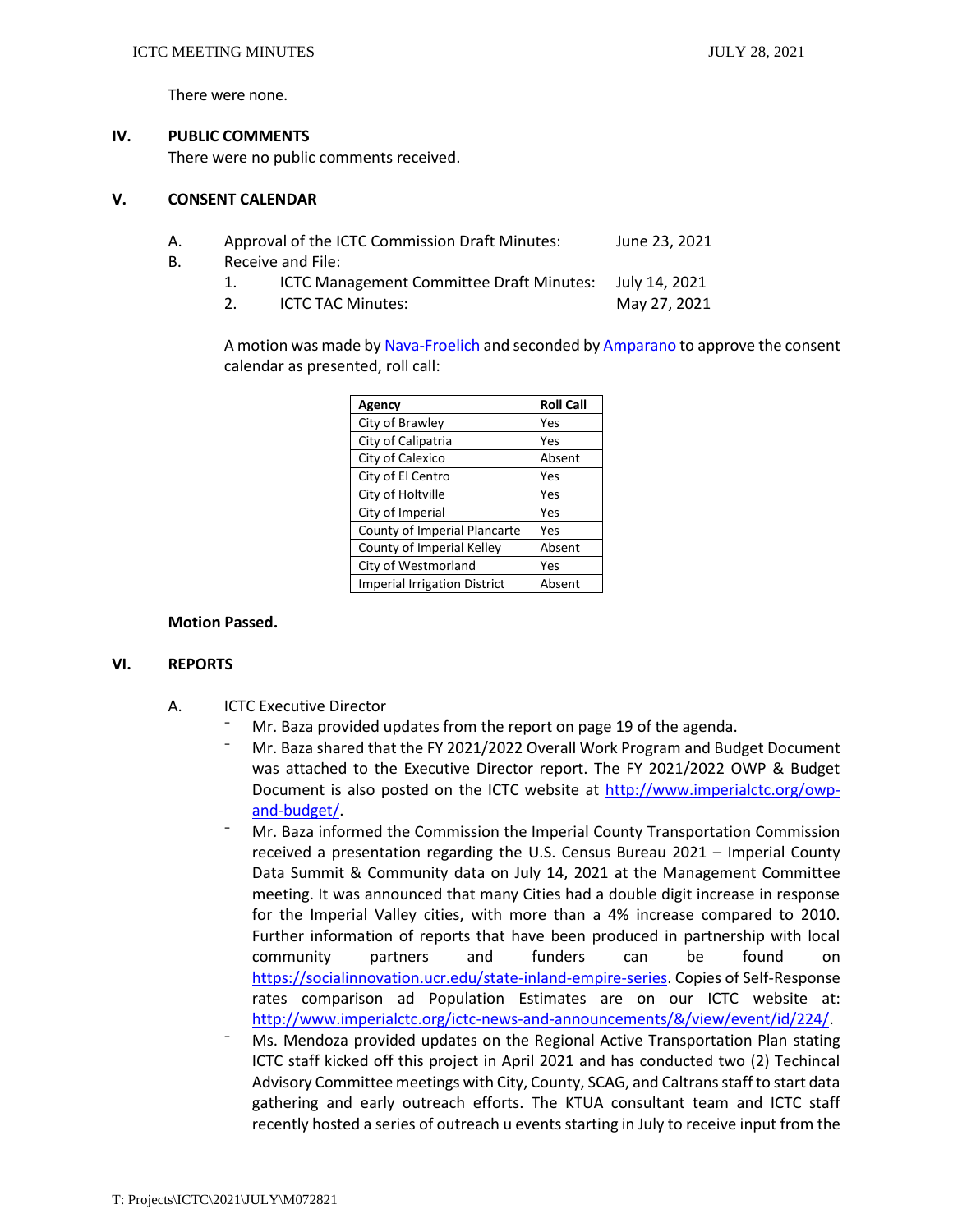community, a series of events are scheduled to be held in August. A dedicated project page has been developed for the project and can be found at [https://ictcatp](https://ictcatp-ktuagis.hub.arcgis.com/)[ktuagis.hub.arcgis.com/.](https://ictcatp-ktuagis.hub.arcgis.com/) ICTC is also encouraging the community to participate in the online survey a[t https://www.surveymonkey.com/r/ictcatp](https://www.surveymonkey.com/r/ictcatp)

- ⁻ Ms. Mendoza stated the Imperial County Draft Regional Climate Action Plan is posted on the ICTC website at [http://www.imperialctc.org/regional-climate-action-plan/.](http://www.imperialctc.org/regional-climate-action-plan/) A final draft Regional CAP has been presented to some city councils as an information item during the month of June 2021. The final draft Regional CAP was presented to the ICTC Technical Advisory Committee on May 27, 2021, and ICTC Management Committee on June 9, 2021.The plan has also been presented to the Coalition of Labor, Agriculture and Business (COLAB) on June 9, 2021; the Imperial Valley Vegetable Growers Association (IVVGA) on June 16, 2021; the Imperial County Farm Bureau on June 17, 2021. The Regional CAP was presented to the ICTC Commission on June 23, 2021.
- ⁻ Mr. Baza stated ICTC staff is currently completing the Caltrans award review process with multiple Caltrans' departments. The ICTC Board adopted the agreement with Psomas on September 26, 2018. Environmental phase has been completed. Design is underway and Right of Way Acquisition is underway is Summer 2021.
- Mr. Baza announced this would be his last year with the Imperial County Transportation Commission as for he is retiring.
- B. Southern California Association of Governments (SCAG)
	- SCAG held the SCAG TOOLBOX TUESDAY; Cal Adapts Local Climate Change Snapshot Tool on Tuesday July 27, 2021. The Local Climate Change Snapshot Tool can be used by local jurisdictions to develop climate change and resilience plans, projects, and programs. This training will provide an in-depth demonstration of the tool and its indicators, showcasing different features. More information can be found on at [https://scag.ca.gov/toolbox-tuesday-online-training-materials.](https://scag.ca.gov/toolbox-tuesday-online-training-materials)
	- SCAGs Go Human Traffic Safety Peer Exchange is open to register for a free virtual series designed to bring together practitioners from the six county region to explore topics like equity, reimaging community safety, and community engagement.
- C. California Department of Transportation (Caltrans)- District 11
	- Ms. Dallarda provided updates from the report on page 89 of the agenda
		- o Mr. Dallarda stated the Clean California
		- o Major construction activities for the SR-86 Widening Project are cleared to start in August. Preparatory work for relocation of electrical service points along West Imperial Ave has begun. This includes trenching and installation of conduct.
		- o Caltrans District 11
- D. Commission Member Reports
	- There were none.

# **VII. ACTION CALENDER**

A. Calexico East Port of Entry Bridge Expansion Project – Construction Management/Resident Engineering Contract Award

Mr. Aguirre informed the committee the U.S. Department of Transportation awarded the Imperial County Transportation Commission Committee (ICTC) with a 2018 Better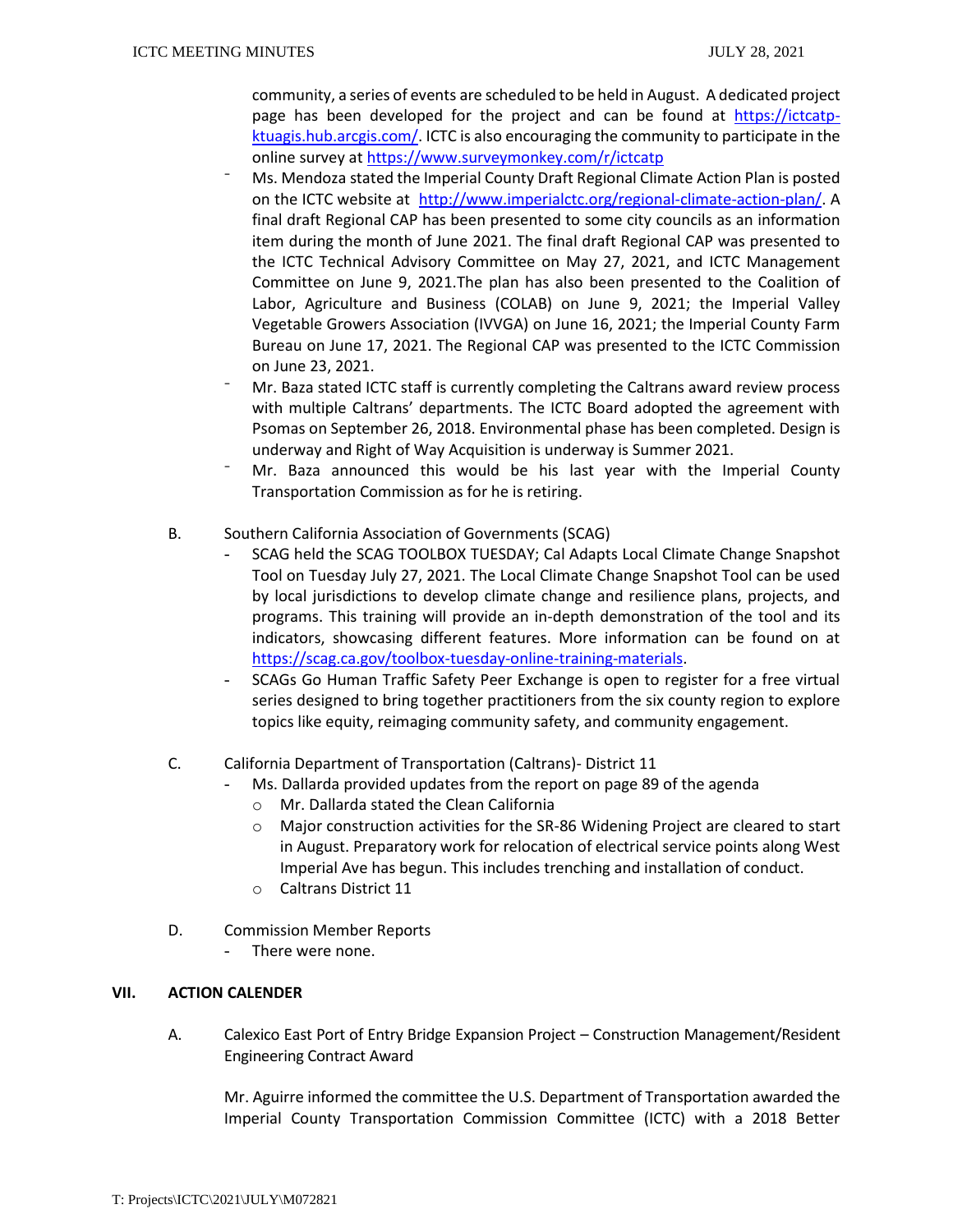Utilizing Investment to Leverage Development (BUILD) grant in the amount of \$20 million for the Calexico East Port of Entry Bridge Expansion project.

The procurement process consisted of a single phased Request for Proposals (RFP) approach. The RFP was released April 5, 2021, four (4) firms responded to the RFP. An evaluation team comprised from representatives from Caltrans, General Services Administration (GSA), Imperial Irrigation District (IID) and ICTC participated in the evaluation of the proposals. The Evaluation team unanimously ranked Jacobs as the highest-ranking firm. ICTC proceeded to request a formal cost estimate to complete the required services. Jacobs submitted the proposed cost of \$2,956,457.81.

Jacobs has extensive experience working with similar type bridge improvement projects. The Jacobs team is well qualified and will be able to assist ICTC with the various management/resident engineering tasks. Jacobs will utilize the services of a DBE located in the Imperial Valley area to assist with various required services.

Funding for the construction management/resident engineering services was identified and approved in the ICTC FY 2021-22 OWP and budget. The funding source will be a combination of the awarded federal (BUILD), TCEP, and local funds.

It was requested that the ICTC Management Committee forward this item to the Commission for review and approval after public comment, if any:

- 1. Approve the award of the Agreement for the Calexico East Port of Entry Bridge Expansion Project – Construction Management/Resident Engineering Services to *Jacobs* in the amount of \$2,956,457.81.
- 2. Authorize the Chairperson to sign the agreement.

A motion was made by Plancarte and seconded by Goodsell to approve the consent calendar as presented, roll call:

| Agency                              | <b>Roll Call</b> |
|-------------------------------------|------------------|
| City of Brawley                     | Yes              |
| City of Calipatria                  | Yes              |
| City of Calexico                    | Absent           |
| City of El Centro                   | Yes              |
| City of Holtville                   | Yes              |
| City of Imperial                    | Yes              |
| County of Imperial Plancarte        | Yes              |
| County of Imperial Kelley           | Absent           |
| City of Westmorland                 | Yes              |
| <b>Imperial Irrigation District</b> | Absent           |

#### **Motion Passed.**

B. Calexico Intermodal Transportation Center (ITC) Architectural and Engineering Services – Change Order – Contract Amendment #2

Mr. Aguirre announced ICTC awarded the contract to Psomas, to assist with the development of the project improvement plans, specifications, contract documents and